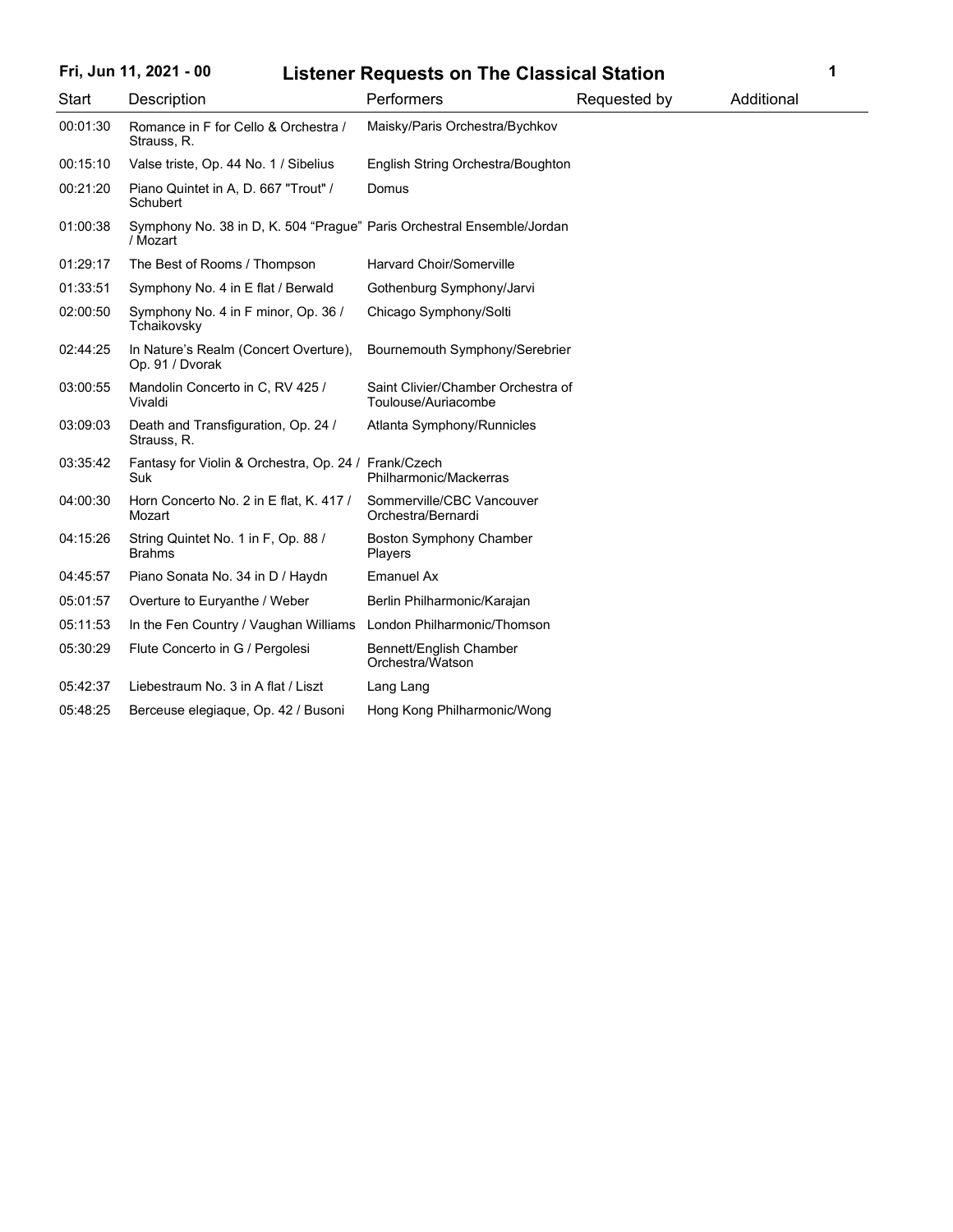### **Fri, Jun 11, 2021 - 06 2 Listener Requests on The Classical Station**

| Start    | Description                                                                       | Performers                                                          | Requested by                                  | Additional                              |
|----------|-----------------------------------------------------------------------------------|---------------------------------------------------------------------|-----------------------------------------------|-----------------------------------------|
| 06:01:01 | Swedish Rhapsody No. 1, Op. 19<br>"Midsummer Vigil" / Alfven                      | Royal Opera Orchestra<br>Stockholm/Alfvén                           |                                               |                                         |
| 06:15:48 | Flute Quartet No. 2 in G, K. 285a /<br>Mozart                                     | Davies/Nash Ensemble of London                                      |                                               |                                         |
| 06:27:39 | Concerto Grosso in E minor, Op. 6 No.<br>3 / Handel                               | <b>English Concert/Pinnock</b>                                      |                                               |                                         |
| 06:40:45 | 4th mvt (Andante & Variations) from<br>Octet in F, D. 803 / Schubert              | Faust/Schreiber et. al.                                             |                                               |                                         |
| 06:54:05 | The Dance of the Goblins (Scherzo<br>Fantastique), Op. 26 / Bazzini               | Chang/Abramovic                                                     |                                               |                                         |
| 07:00:28 | Intermezzo in A, Op. 118 No. 2 /<br><b>Brahms</b>                                 | Orli Shaham                                                         |                                               |                                         |
| 07:07:30 | Finale from Scottish Fantasy for Violin<br>and Orchestra, Op. 46 / Bruch          | Lin/Chicago Symphony/Slatkin                                        |                                               |                                         |
| 07:17:56 | Cello Concerto in D, Op. 3 No. 9 /<br>Vivaldi                                     | Starker/Santa Fe Festival<br>Orchestra                              |                                               |                                         |
| 07:28:01 | Overture to Bride of Messina, Op. 100 / Philharmonia/Muti<br>Schumann             |                                                                     |                                               |                                         |
| 07:37:09 | Danse (Tarantelle Styrienne) / Debussy Philadelphia Orchestra/Ormandy             |                                                                     |                                               |                                         |
| 07:43:40 | Finale (Vivace) from Symphony No. 091 Austro-Hungarian Haydn<br>in E flat / Haydn | Orchestra/Fischer                                                   |                                               |                                         |
| 07:50:27 | Grand Concert Waltz, Op. 41 /<br>Glazunov                                         | <b>Stephen Coombs</b>                                               |                                               |                                         |
| 08:00:05 | Waltzes from Der Rosenkavalier /<br>Strauss, R.                                   | Berlin Philharmonic/Mehta                                           |                                               |                                         |
| 08:12:53 | Vivace from Trio Sonata in G, BWV<br>1038 / Bach                                  | Galway/Chung/Moll/Welsh                                             |                                               |                                         |
| 08:14:59 | Consecration of the House Overture /<br>Beethoven                                 | New York Philharmonic/Bernstein                                     |                                               |                                         |
| 08:26:49 | Scherzo from Quintet for Winds and<br>Piano / Caplet                              | <b>Woodwind Society Montreal</b>                                    |                                               |                                         |
| 08:31:41 | Rondo in A / Bach, C.P.E.                                                         | <b>Mikhail Pletnev</b>                                              |                                               |                                         |
| 08:37:30 | Ballet Music from The Demon /<br>Rubinstein, Anton                                | Minnesota Orchestra/Oue                                             |                                               |                                         |
| 08:47:50 | A London Overture / Ireland                                                       | London Philharmonic/Boult                                           |                                               |                                         |
| 09:01:28 | Sonata in G minor for Violin and<br>Continuo, HWV 368 / Handel                    | Pine/Schrader/Rozendaal                                             | Carol in Fuquay-Varina                        |                                         |
| 09:11:29 | Carmen Suite No. 2 / Bizet                                                        | Mexico City Philharmonic/Batiz                                      | Gwen in Raleigh                               |                                         |
| 09:35:12 | Piano Concerto No. 24 in C minor, K.<br>491 / Mozart                              | Kissin/London Symphony/Davis                                        | Jeffrey in Durham                             |                                         |
| 10:07:04 | Symphony No. 1 in D, Op. 25<br>"Classical" / Prokofiev                            | Lausanne Chamber<br>Orchestra/Zedda                                 | For Linda in Whitewater,<br>Wisconsin         |                                         |
| 10:22:52 | The Girl with the Flaxen Hair from<br>Preludes, Book I / Debussy                  | Andres Segovia                                                      | A request for greg in<br>Ronkonkoma, New York | In memory of his<br>beloved wife, Carol |
| 10:27:14 | Finlandia, Op. 26 (choral version: "On<br>Great Lone Hills") / Sibelius           | <b>Mormon Tabernacle</b><br>Choir/Philadelphia<br>Orchestra/Ormandy | For Ellen in Youngsville                      | In memory of Father<br>Philip           |
| 10:36:53 | Suite from Spellbound / Rozsa                                                     | Cincinnati Pops/Kunzel                                              | For Frank in Chapel Hill                      |                                         |
| 10:45:24 | Children's Corner / Debussy                                                       | Alexis Weissenberg                                                  | Kenneth in Apex                               |                                         |
| 11:02:45 | Violin Sonata No. 3 in E flat, Op. 12 No. Jorgensen/Bryant<br>3 / Beethoven       |                                                                     | William in Overland,<br>Kansas                |                                         |
| 11:23:29 | Cuban Overture / Gershwin                                                         | London Symphony/Previn                                              | George in Cary                                |                                         |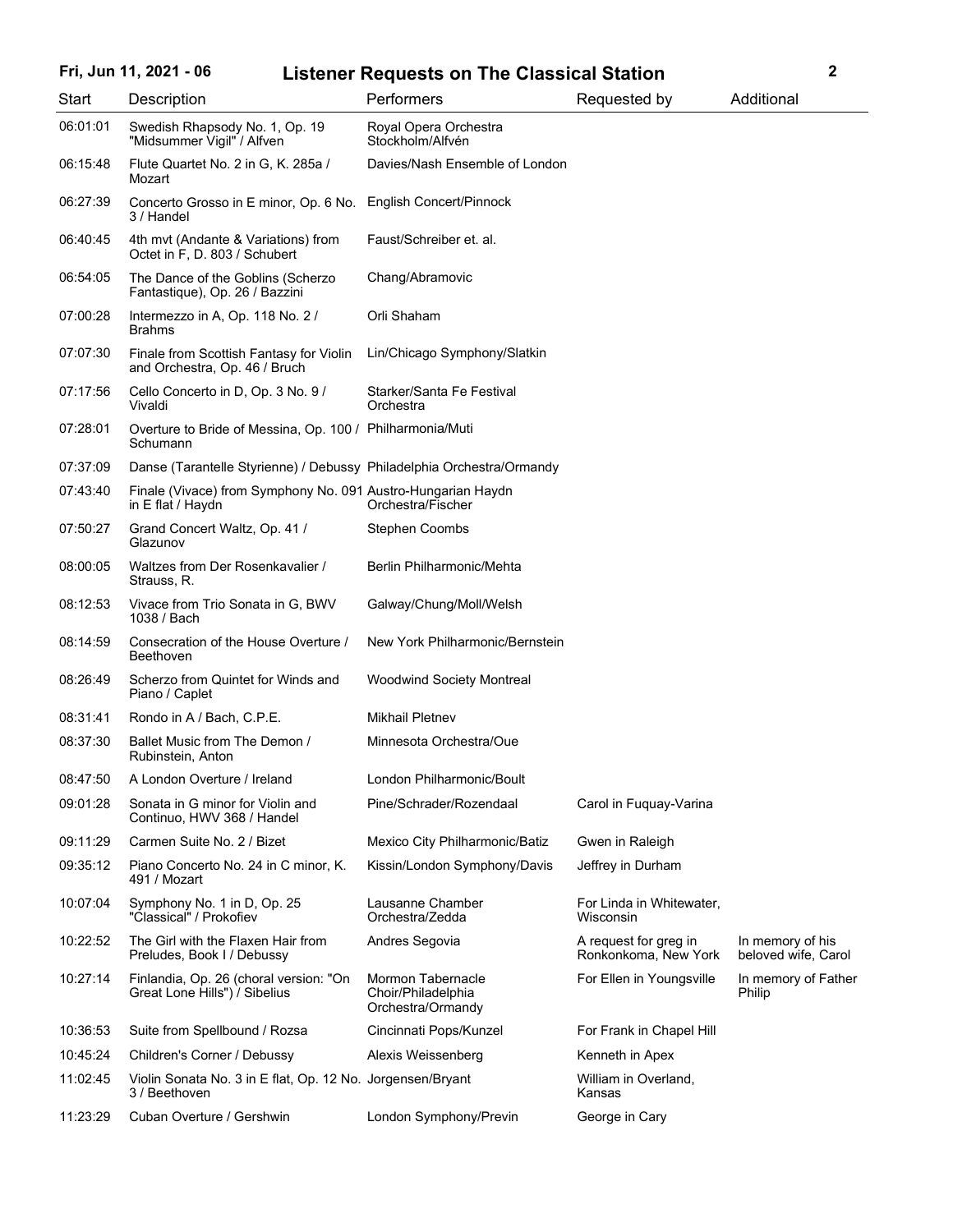# **Fri, Jun 11, 2021 - 12 3 Listener Requests on The Classical Station**

| Start    | Description                                                                                                    | Performers                                              | Requested by                                                                                                        | Additional                                       |
|----------|----------------------------------------------------------------------------------------------------------------|---------------------------------------------------------|---------------------------------------------------------------------------------------------------------------------|--------------------------------------------------|
| 11:35:21 | Piano Sonata No. 11 in A, K. 331 /<br>Mozart                                                                   | Mitsuko Uchida                                          | Jonathan in Clayton who<br>wanted to hear the Rondo<br>Alla Turca, which is the<br>third movement of this<br>sonata |                                                  |
| 12:01:04 | The Enchanted Lake, Op. 62 / Liadov                                                                            | London Symphony/Jarvi                                   | Val in Pittsboro                                                                                                    |                                                  |
| 12:10:49 | Prelude in C sharp minor, Op. 3 No. 2 / Olga Kern<br>Rachmaninoff                                              |                                                         | Matthew in Apex                                                                                                     |                                                  |
| 12:17:02 | Lacrimosa from Requiem in D minor, K. Schutz Choir London/London<br>626 / Mozart                               | Class. Players/Norrington                               | For Greg in Ronkonkoma, In memory of his<br>New York                                                                | beloved daughter,<br>Karen                       |
| 12:22:09 | Gypsy Airs, Op. 20 (Zigeunerweisen) /<br>Sarasate                                                              | Mutter/French National<br>Orchestra/Ozawa               | Kristjan in Raleigh                                                                                                 |                                                  |
| 12:31:24 | Piano Trio No. 1 in D minor, Op. 49 /<br>Mendelssohn                                                           | Smithsonian Chamber Players                             | Michael in Sarasota, FL                                                                                             |                                                  |
| 13:01:12 | Overture to The Italian Girl in Algiers /<br>Rossini                                                           | National Philharmonic/Chailly                           | <b>Bill in Mebane</b>                                                                                               |                                                  |
| 13:11:13 | Moments Musicaux, Op. 16 /<br>Rachmaninoff                                                                     | Xiayin Wang                                             | Cathy in Menominee Falls,<br>Wisc.                                                                                  |                                                  |
| 13:40:26 | Johnny Appleseed Suite / O'Connor                                                                              | O'Connor/Colorado<br>Symphony/Alsop                     | Christina, Noel, Emilio and<br>Oscar in Greensboro                                                                  |                                                  |
| 14:00:40 | Viola Sonata in F minor, Op. 120 No. 1 / Tamestit/Tiberghien<br><b>Brahms</b>                                  |                                                         | George in Raleigh                                                                                                   |                                                  |
| 14:23:38 | Divenire for violin, cello, strings and two Samuelsen/Samuelsen/RLPO/Petr Rachel in Raleigh<br>harps / Einaudi | enko                                                    |                                                                                                                     |                                                  |
| 14:31:53 | Symphony No. 096 in D, "Miracle" /<br>Haydn                                                                    | Academy of Ancient<br>Music/Hogwood                     | Gregory in New Orleans,<br>LA                                                                                       |                                                  |
| 14:57:58 | Rondeau from 1st Suite of Symphonies Marsalis/English Chamber<br>/ Mouret                                      | Orchestra/Newman                                        | Ed and Joan in New Hill,<br>NC.                                                                                     |                                                  |
| 15:01:50 | Piano Concerto No. 21 in C, K. 467 /<br>Mozart                                                                 | Dinnerstein/Havana Lyceum<br>Orchestra/Padron           | For Mark in Cape Coral,<br>Florida                                                                                  |                                                  |
| 15:32:28 | Serenade for Strings in C, Op. 48 /<br>Tchaikovsky                                                             | Camerata Bariloche/Khayat                               | Emmy in Carrboro                                                                                                    |                                                  |
| 16:03:27 | Suite from The Buccaneer / Bernstein,<br>Е.                                                                    | Cincinnati Pops/Kunzel                                  | George in Angier                                                                                                    |                                                  |
| 16:11:19 | Clair de lune from Suite Bergamasque / Gordon Fergus-Thompson<br>Debussy                                       |                                                         |                                                                                                                     | In memory of a beloved<br>friend on her birthday |
| 16:18:59 | I Had a Farm (Main Theme) from Out of Dubeau/La Pieta<br>Africa / Barry                                        |                                                         | Stephen in Hillsborough                                                                                             |                                                  |
| 16:23:32 | Vocalise / Rachmaninoff                                                                                        | McNair/Baltimore<br>Symphony/Zinman                     | Janice from Apex                                                                                                    |                                                  |
| 16:31:37 | Polonia, Op. 76 / Elgar                                                                                        | London Philharmonic/Boult                               | Barbara in Hillsborough                                                                                             |                                                  |
| 16:45:24 | Agnus Dei / Barber                                                                                             | Cambridge University Chamber<br>Choir/Brown             | Jim in Chapel Hill                                                                                                  |                                                  |
| 16:53:51 | Liebestraum No. 3 in A flat / Liszt                                                                            | Kun Woo Paik                                            | Christian in Raleigh                                                                                                |                                                  |
| 17:00:36 | Concerto Grosso in C, Op. 6 No. 10 /<br>Corelli                                                                | Southwest German Chmbr<br>Orch/Wich                     | Jonah in Greensboro                                                                                                 |                                                  |
| 17:15:47 | Ritual Fire Dance from El amor brujo<br>(Love, the Magician) / Falla                                           | Katarzyna Musial                                        | Christian in Raleigh                                                                                                |                                                  |
| 17:20:37 | The Miller and the Stream / Schubert                                                                           | Sly/Britton                                             | Alastair in Durham                                                                                                  |                                                  |
| 17:25:18 | To Sylvia, D. 891 / Schubert                                                                                   | Wunderlich/Giesen                                       | Alastair in Durham                                                                                                  |                                                  |
| 17:29:28 | Tres Jolie (A Waltz) / Waldteufel                                                                              | Orchestra of the Vienna People's<br>Opera/Bauer-Theussl | Jenny in Angier                                                                                                     |                                                  |
| 17:38:49 | Carmen Suite / Bizet                                                                                           | Philharmonia Orchestra/Karajan                          | Robert in Raleigh                                                                                                   |                                                  |